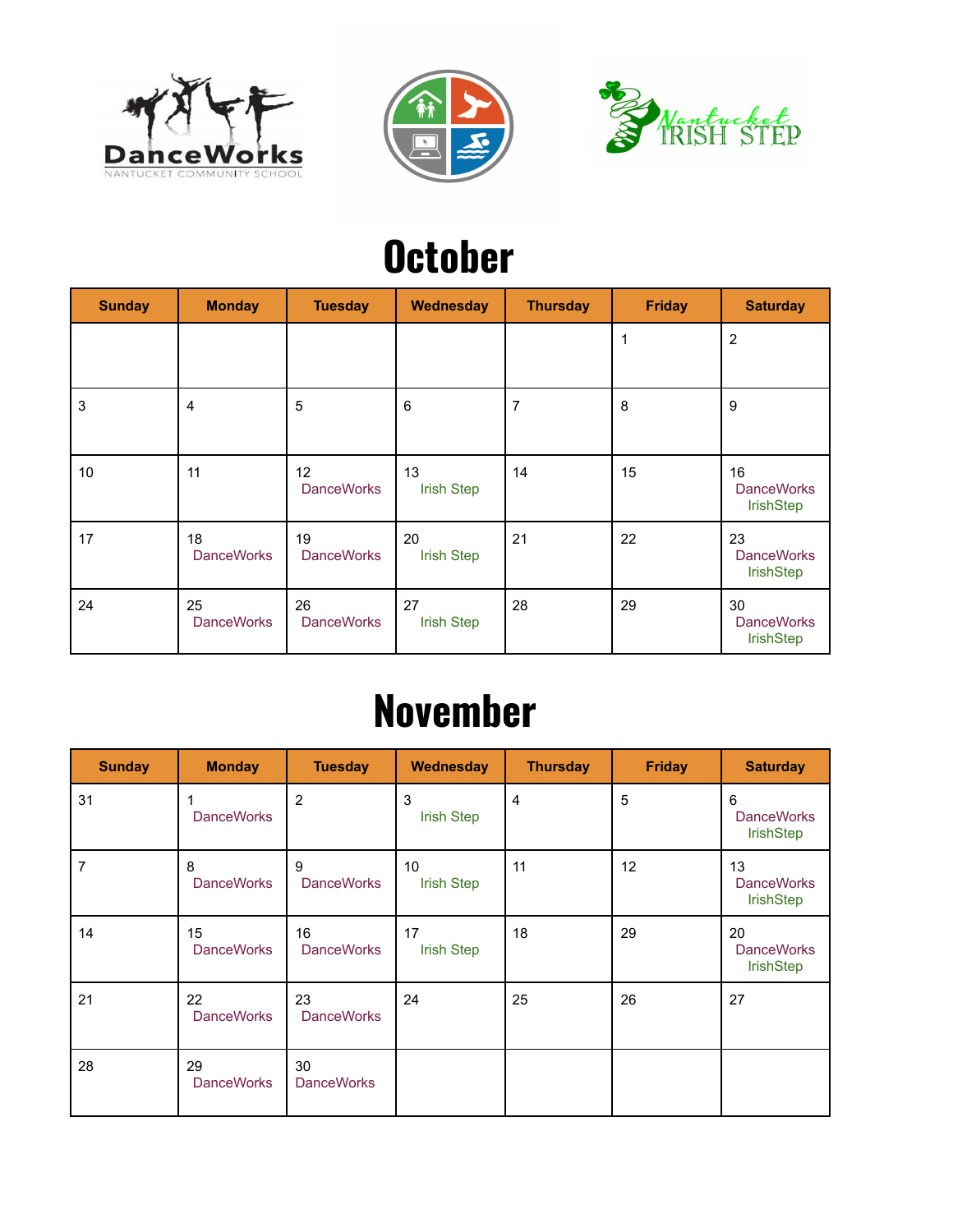#### **December**

| <b>Sunday</b> | <b>Monday</b>          | <b>Tuesday</b>         | Wednesday              | <b>Thursday</b> | <b>Friday</b> | <b>Saturday</b>                                  |
|---------------|------------------------|------------------------|------------------------|-----------------|---------------|--------------------------------------------------|
|               |                        |                        | <b>Irish Step</b>      | $\overline{2}$  | $\mathbf{3}$  | $\overline{4}$<br><b>DanceWorks</b><br>IrishStep |
| 5             | 6<br><b>DanceWorks</b> | 7<br><b>DanceWorks</b> | 8<br><b>Irish Step</b> | 9               | 10            | 11<br><b>DanceWorks</b><br>IrishStep             |
| 12            | 13                     | 14                     | 15                     | 16              | 17            | 18                                               |
| 19            | 20                     | 21                     | 22                     | 23              | 24            | 25                                               |
| 26            | 27                     | 28                     | 29                     | 30              | 31            |                                                  |

# **January**

| <b>Sunday</b>    | <b>Monday</b>           | <b>Tuesday</b>          | Wednesday  | <b>Thursday</b> | <b>Friday</b>  | <b>Saturday</b>         |
|------------------|-------------------------|-------------------------|------------|-----------------|----------------|-------------------------|
|                  |                         |                         |            |                 |                | 1                       |
| $\overline{2}$   | $\mathbf{3}$            | $\overline{4}$          | $\sqrt{5}$ | $\,6\,$         | $\overline{7}$ | 8                       |
| $\boldsymbol{9}$ | 10                      | 11                      | 12         | 13              | 14             | 15                      |
| 16               | 17                      | 18                      | 19         | 20              | 21             | 22<br><b>DanceWorks</b> |
| 23               | 24<br><b>DanceWorks</b> | 25<br><b>DanceWorks</b> | 26         | 27              | 28             | 29<br><b>DanceWorks</b> |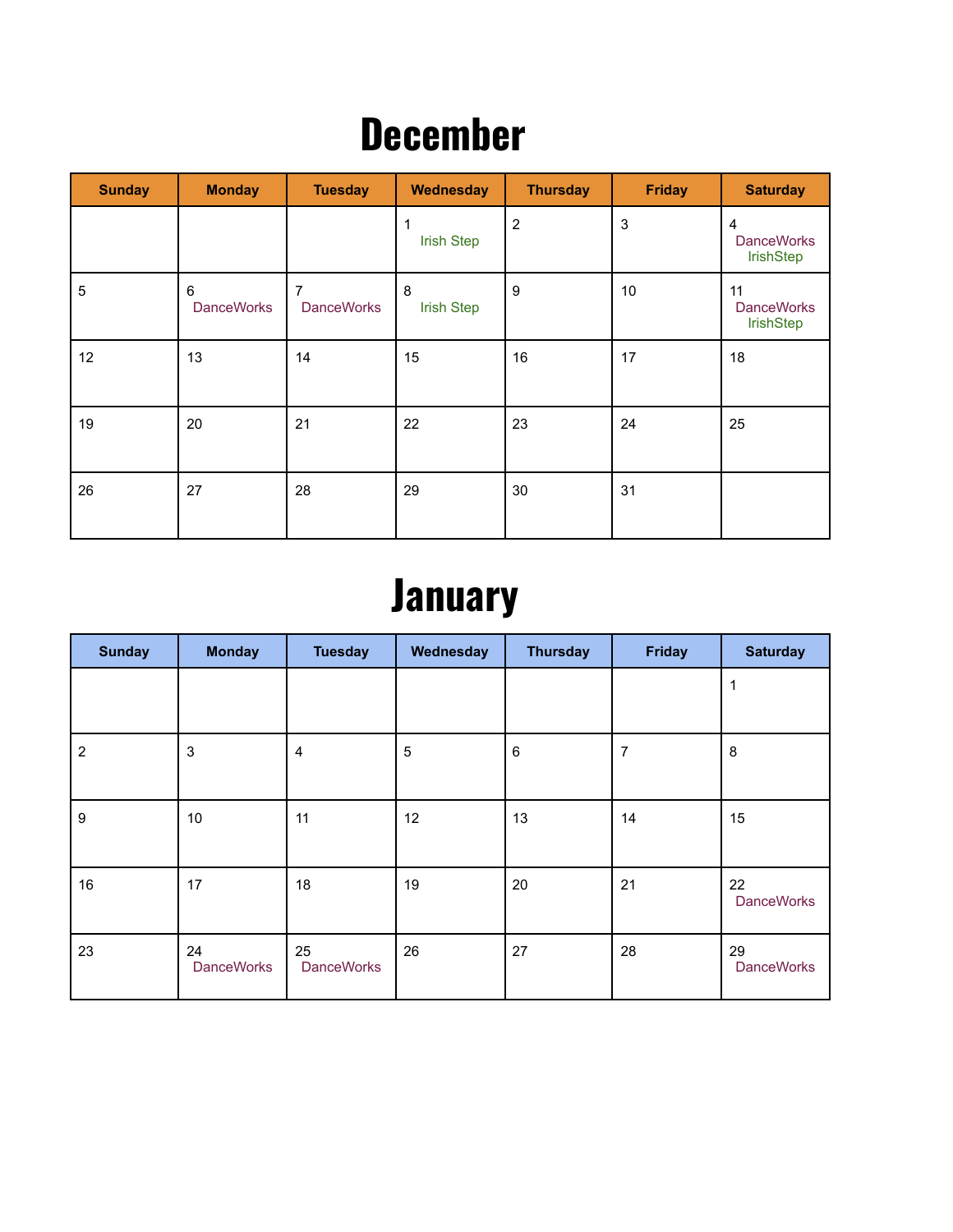# **February**

| <b>Sunday</b> | <b>Monday</b>           | <b>Tuesday</b>          | Wednesday                           | <b>Thursday</b> | <b>Friday</b>  | <b>Saturday</b>                              |
|---------------|-------------------------|-------------------------|-------------------------------------|-----------------|----------------|----------------------------------------------|
| 30            | 31<br><b>DanceWorks</b> | <b>DanceWorks</b>       | $\overline{2}$<br><b>Irish Step</b> | 3               | $\overline{4}$ | 5<br><b>DanceWorks</b><br><b>Irish Step</b>  |
| 6             | 7<br><b>DanceWorks</b>  | 8<br><b>DanceWorks</b>  | 9<br><b>Irish Step</b>              | 10              | 11             | 12<br><b>DanceWorks</b><br><b>Irish Step</b> |
| 13            | 14<br><b>DanceWorks</b> | 15<br><b>DanceWorks</b> | 16<br><b>Irish Step</b>             | 17              | 18             | 19<br><b>DanceWorks</b><br><b>Irish Step</b> |
| 20            | 21                      | 22                      | 23                                  | 24              | 25             | 26                                           |
| 27            | 28                      |                         |                                     |                 |                |                                              |

#### **March**

| <b>Sunday</b> | <b>Monday</b>           | <b>Tuesday</b>          | Wednesday               | <b>Thursday</b> | <b>Friday</b>  | <b>Saturday</b>                             |
|---------------|-------------------------|-------------------------|-------------------------|-----------------|----------------|---------------------------------------------|
|               |                         | 1                       | $\overline{2}$          | 3               | $\overline{4}$ | 5                                           |
| 6             | 7<br><b>DanceWorks</b>  | 8<br><b>DanceWorks</b>  | 9<br><b>Irish Step</b>  | 10              | 11             | 12<br><b>DanceWorks</b><br><b>IrishStep</b> |
| 13            | 14<br><b>DanceWorks</b> | 15<br><b>DanceWorks</b> | 16<br><b>Irish Step</b> | 17              | 18             | 19<br><b>DanceWorks</b><br><b>IrishStep</b> |
| 20            | 21<br><b>DanceWorks</b> | 22<br><b>DanceWorks</b> | 23<br><b>Irish Step</b> | 24              | 25             | 26<br><b>DanceWorks</b><br><b>IrishStep</b> |
| 27            | 28<br><b>DanceWorks</b> | 29<br><b>DanceWorks</b> | 30<br><b>Irish Step</b> | 31              |                |                                             |